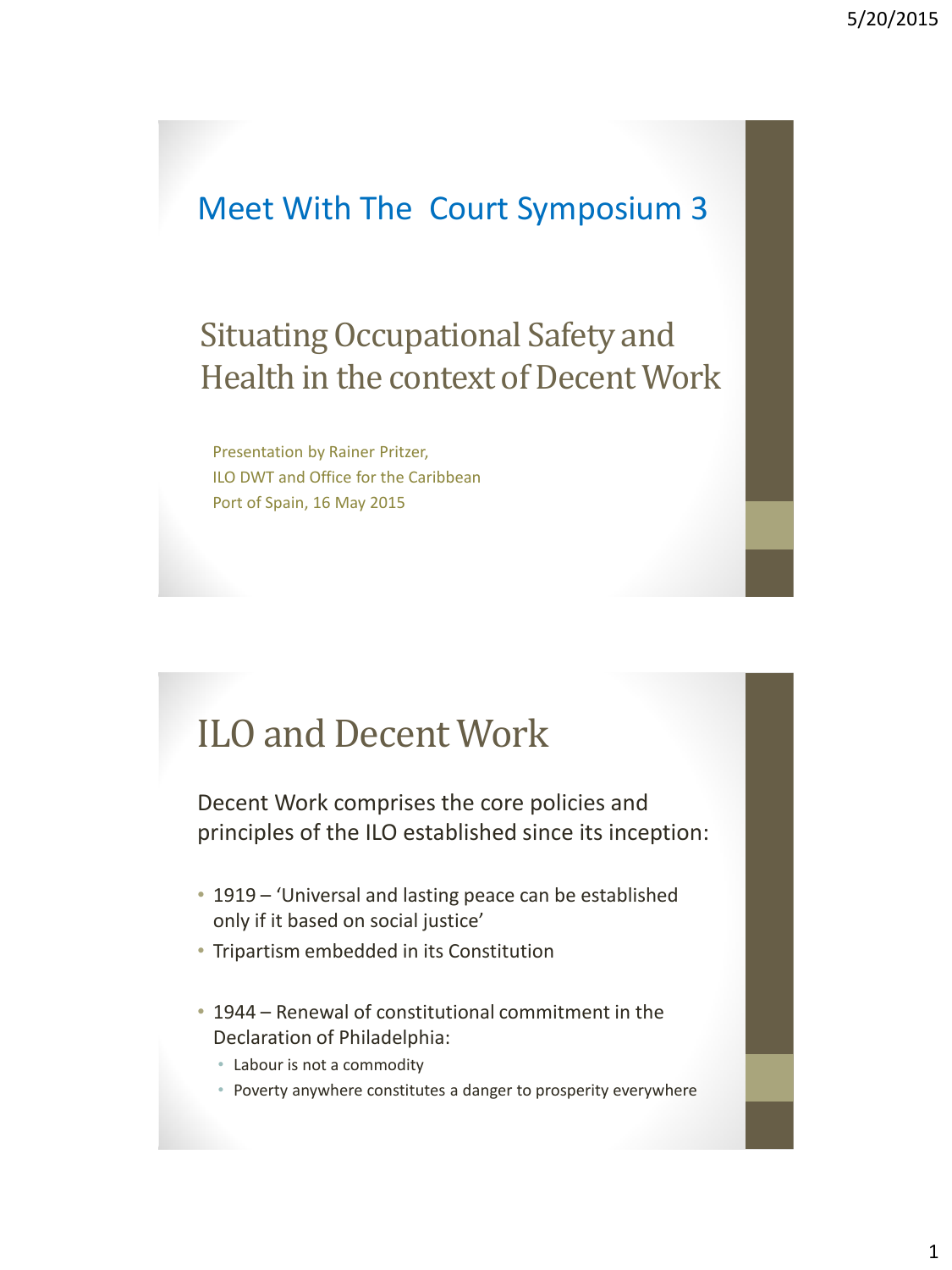## ILO and Decent Work

- 1998 Adoption of the Declaration of Fundamental Principles and Rights at Work:
	- No Child Labour,
	- No Forced Labour,
	- No Discrimination at Work,
	- Freedom of Association and Collective Bargaining
- 1999 Launch of the Decent Work concept
- 2008 ILO Declaration on Social Justice for a Fair Globalization

### The Decent Work Agenda

ILO's four Strategic Objectives reflect the core values, core policies and principles of the ILO:

- 1. Promotion and application of **standards**, and the Fundamental Principles and Rights at Work
- 2. Creation of greater opportunities for women and men to secure decent employment and income
- 3. Enhancement of the coverage and effectiveness of social protection for all
- 4. Strengthened tripartism and social dialogue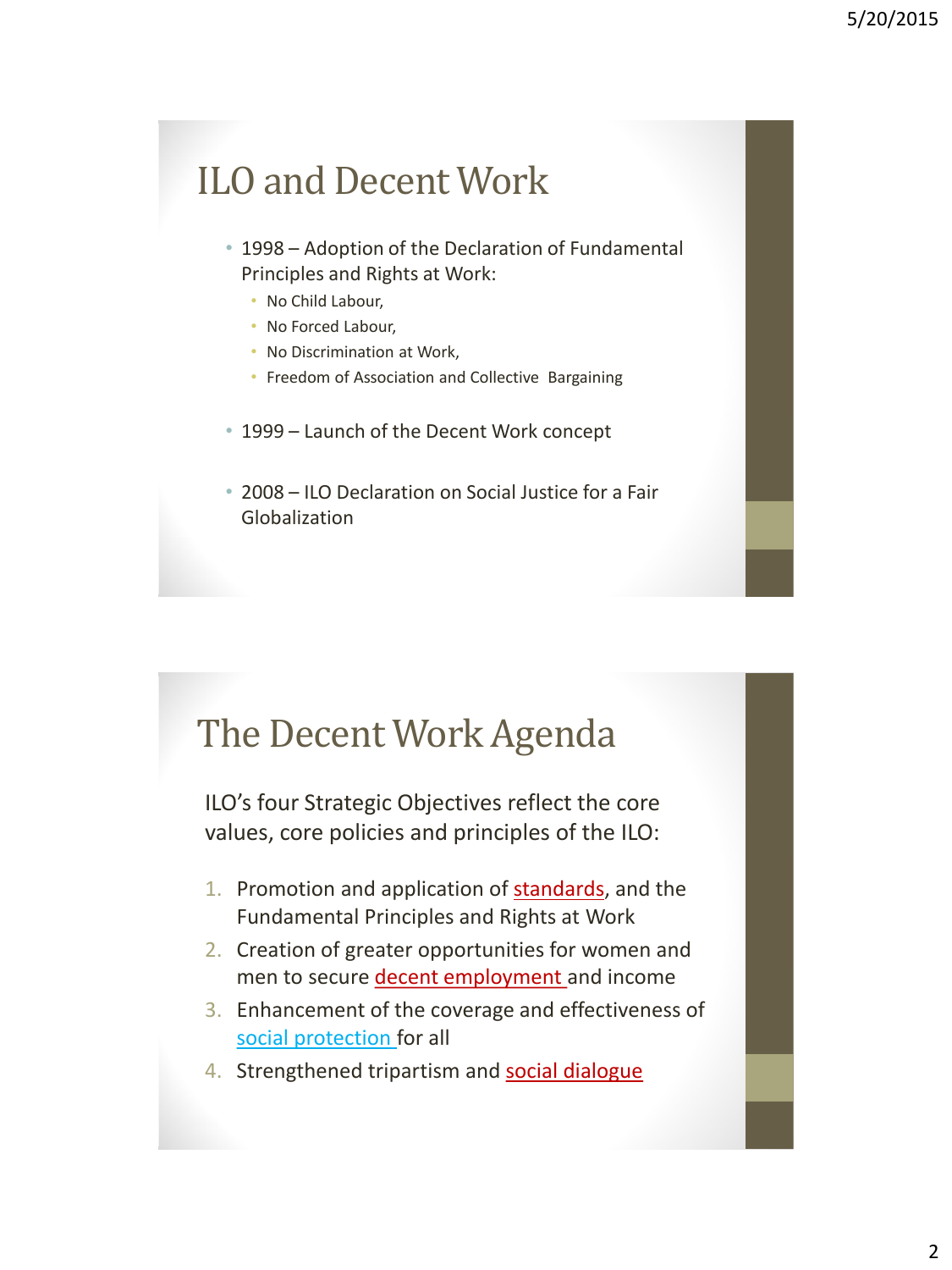### Decent Work in Practice

Putting the Decent Work Agenda into practice is achieved through:

- 1. Guaranteeing rights at work
- 2. Creating opportunities for decent employment
- 3. Ensuring social protection
- 4. Promoting social dialogue and tripartism

## Decent Work globally accepted

At the national level:

DWCP in almost 100 countries, incl. the Caribbean (explicit mention in T&T Manifesto 2010)

#### At the regional level:

Approved by 4th Summit of the Americas 2005, CARICOM 2006, IACML 2007, European Union 2006, African Union 2007, etc.

#### At the global level:

Supported by the UN, ECOSOC, World Bank, G8 and G20, and a renewal of commitment for Decent Work through the ILO Global Jobs Pact at the ILC 2009.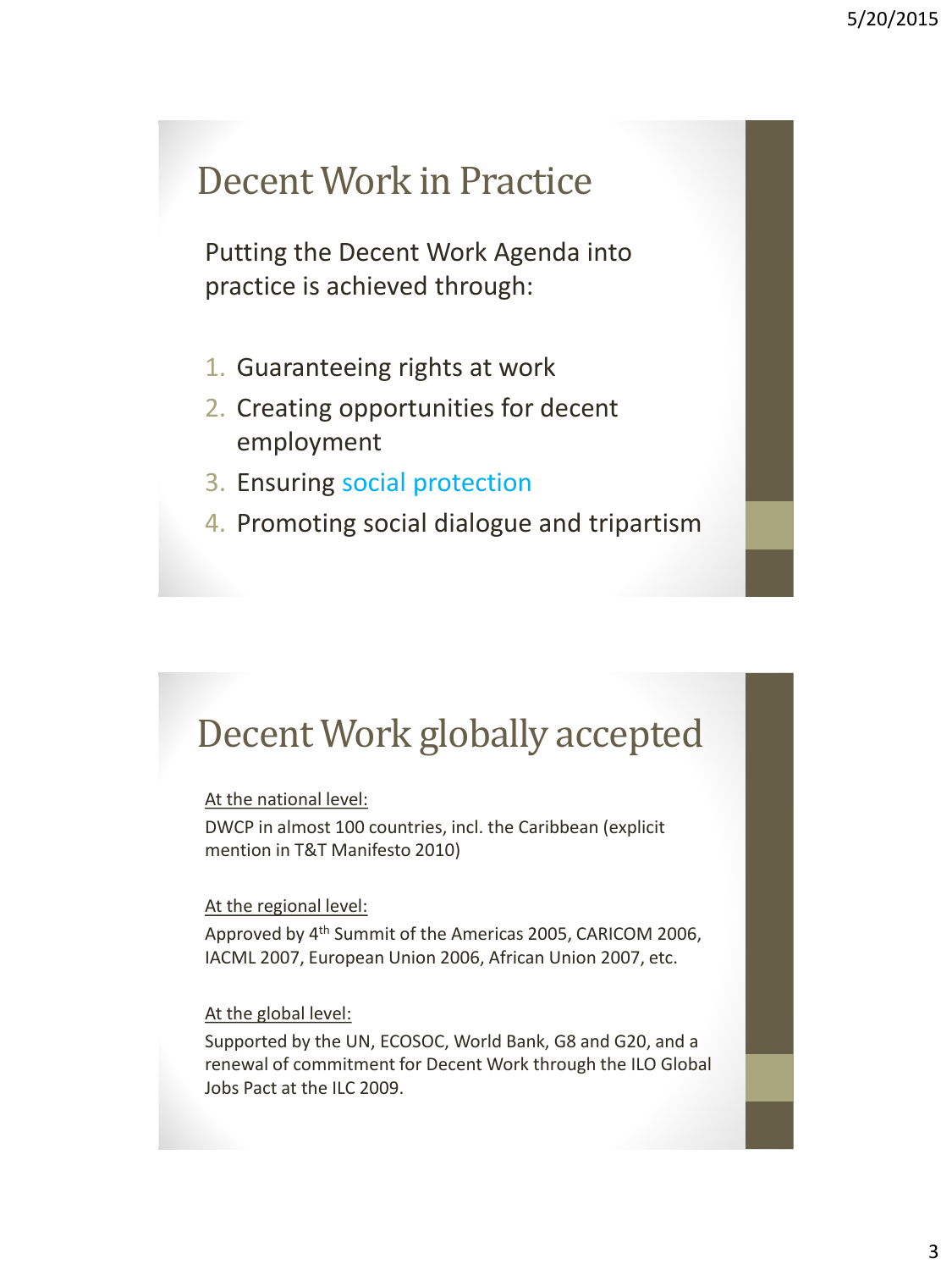### Situating Decent Work at the Regional Level

Article 73 (Industrial Relations) - Treaty of Chaguaramas, provides that:

'COHSOD shall, in consultation with COTED, formulate proposals and adopt appropriate measures for the promotion of harmonious, stable and enlightened industrial relations…'

and shall promote the 'objectives of full employment, improved living and working conditions; adequate social security policies and programmes; tripartite consultation among government, workers' and employers' organizations; and cross-border mobility of labour.'

### Decent Work and Occupational Safety and Health

The ILO estimates that occupational accidents and workrelated diseases cause worldwide over 6,300 deaths every day or 2.3 million fatalities a year ! Work-related diseases account for approx. 85% of these.

Non-fatal accidents affect a much larger number yet – over 313 million workers are injured every year ! What are the figures for Trinidad and Tobago ?

This is a devastating toll on many: on the affected workers, their families, communities, employers and economies. It is not limited to low income and emerging economies.